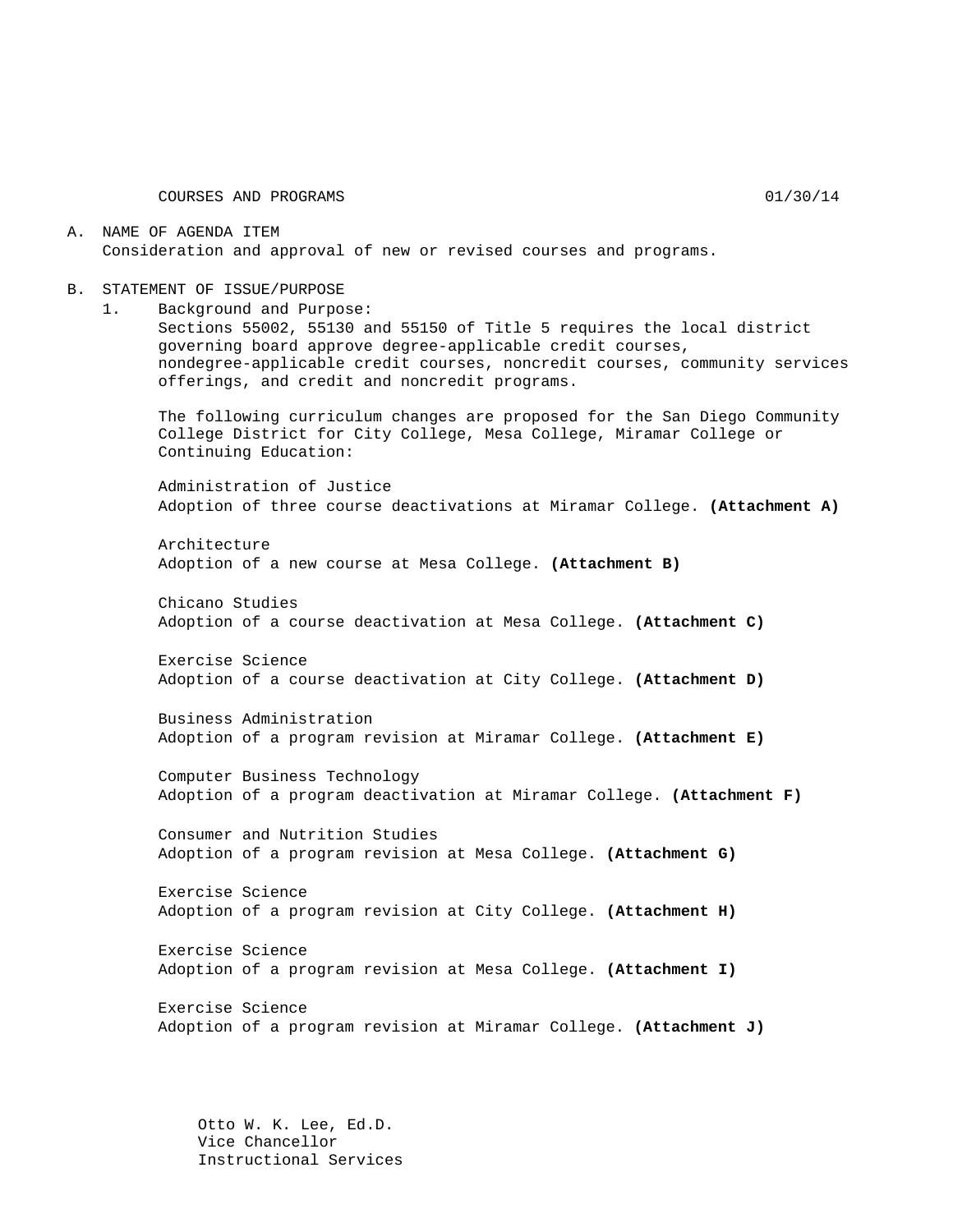#### COURSES AND PROGRAMS 01/30/14

#### B. STATEMENT OF ISSUE/PURPOSE (continued)

1. Background and Purpose: (continued)

Interdisciplinary Studies Adoption of a program revision at Miramar College. **(Attachment K)**

Physical Education Adoption of a program deactivation at City College. **(Attachment L)**

Physical and Earth Sciences Adoption of program revision at City College. **(Attachment M)**

2. Cost and Funding There is no additional cost to the District.

C. PROPOSAL

The Board of Trustees hereby grants authority to take the action outlined in Part A.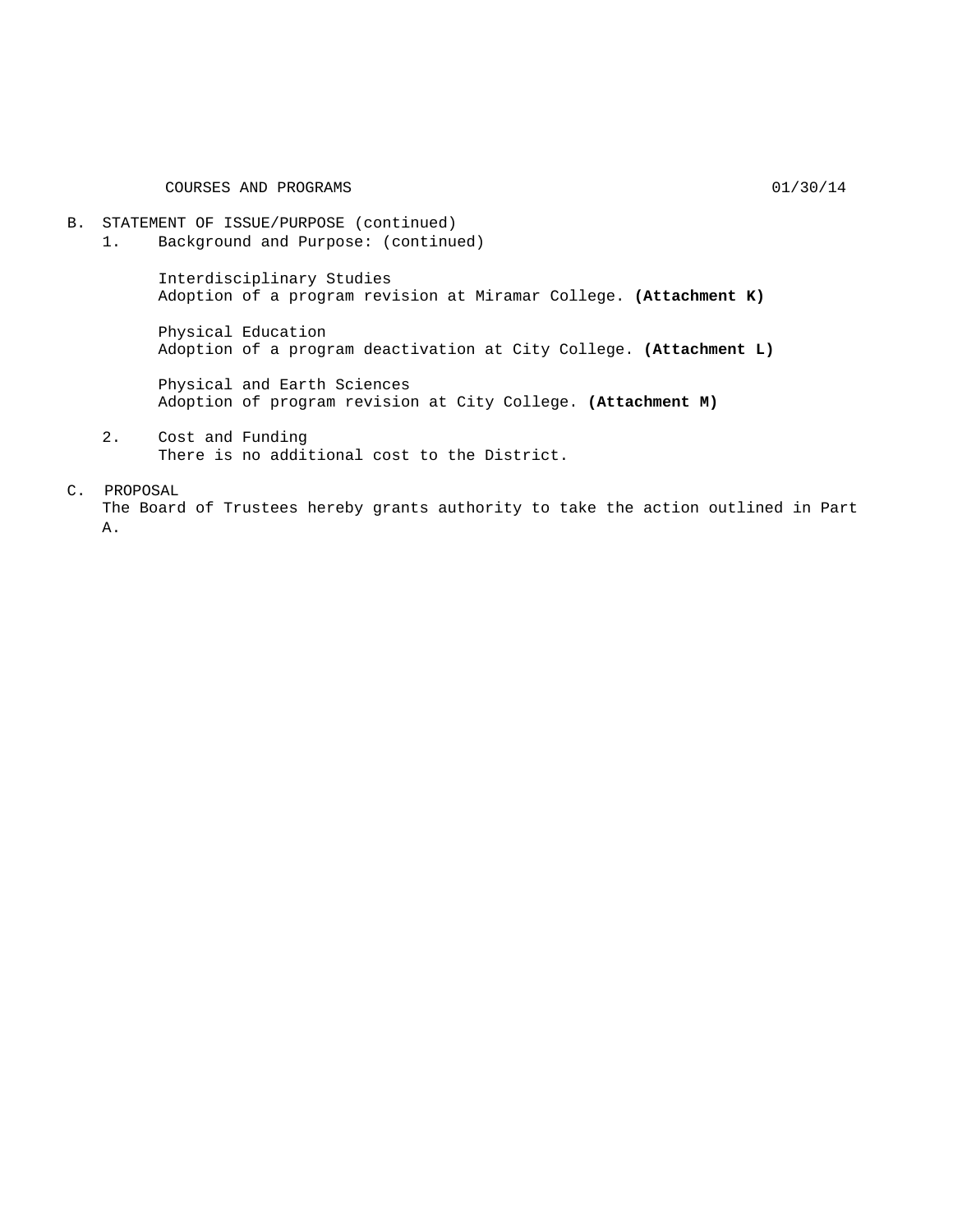Adoption of three course deactivations at Miramar College.

Proposed course deactivations at Miramar College:

#### **101A Introduction to Administration of Justice I**

**16 - 18 hours lecture, 1 units Grade Only**

*Advisory:* English 48 and English 49 with a grade of "C" or better, or equivalent or Assessment Skill Level R5 and W5. *Limitation on Enrollment:* This course is not open to students with previous credit for Administration of Justice 101. This first of three courses in a series introduces students to the philosophy and history of administration of justice. Topics include the nature of crime and victimization; the criminal justice system; police history, organization, role, and function; and the juvenile justice system. This course is intended for students majoring in Administration of Justice. (FT) Associate Degree Credit & transfer to CSU. CSU General Education. UC Transfer Course List.

#### **101B Introduction to Administration of Justice II**

**16 - 18 hours lecture, 1 units Grade Only**

*Advisory:* English 48 and English 49 with a grade of "C" or better, or equivalent or Assessment Skill Level R5 and W5. *Limitation on Enrollment:* This course is not open to students with previous credit for Administration of Justice 101. This second course in a three course series provides an overview of crime and police problems in the field of administration of justice. Topics include the substance and procedure of criminal law and various issues in the profession of policing. This course is intended for students majoring in Administration of Justice. (FT) Associate Degree Credit & transfer to CSU. CSU General Education. UC Transfer Course List.

### **101C Introduction to Administration of Justice III**

**16 - 18 hours lecture, 1 units Grade Only**

*Advisory:* English 48 and English 49 with a grade of "C" or better, or equivalent or Assessment Skill Level R5 and W5. *Limitation on Enrollment:* This course is not open to students with previous credit for Administration of Justice 101. This third course in a three course series introduces students to the organization and jurisdiction of law enforcement agencies. Topics include the rule of law; the role of courts and court procedures; the corrections system; and prison life. This course is intended for students majoring in Administration of Justice. (FT) Associate Degree Credit & transfer to CSU. CSU General Education. UC Transfer Course List.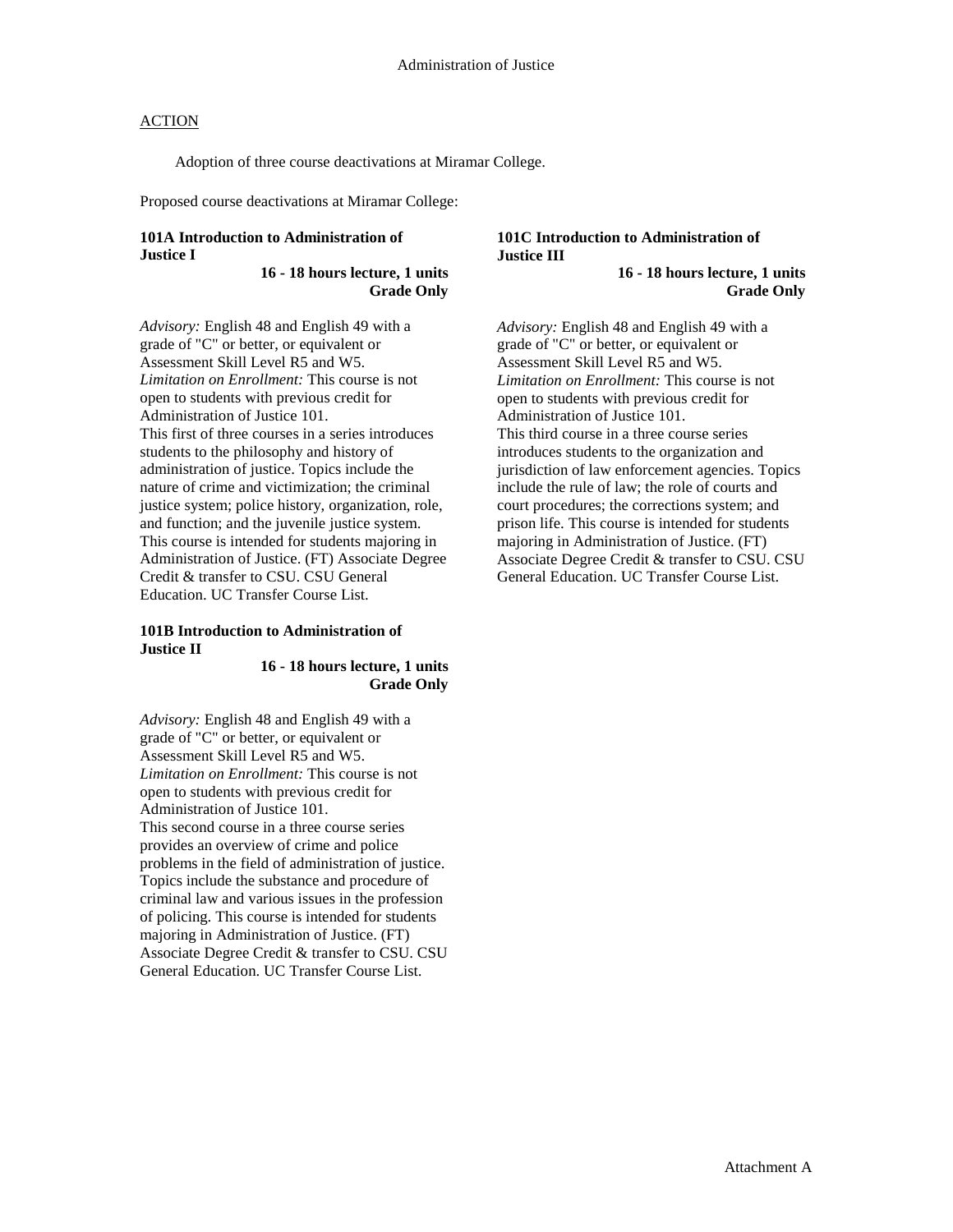Adoption of a new course at Mesa College.

Proposed new course at Mesa College:

#### **109 Advanced Revit Building Information Modeling**

**24 - 27 hours lecture, 72 - 81 hours lab, 3 units Grade Only**

*Prerequisite:* Architecture 107 with a grade of "C" or better, or equivalent. This course is an advanced, practical study of Revit and Building Information Modeling (BIM). Emphasis is placed on the complex aspects of the Revit program used in the development of two-dimensional, threedimensional, and presentation documents. This course is intended for advanced Architecture students and practicing professionals. (FT) Associate Degree Credit & transfer to CSU.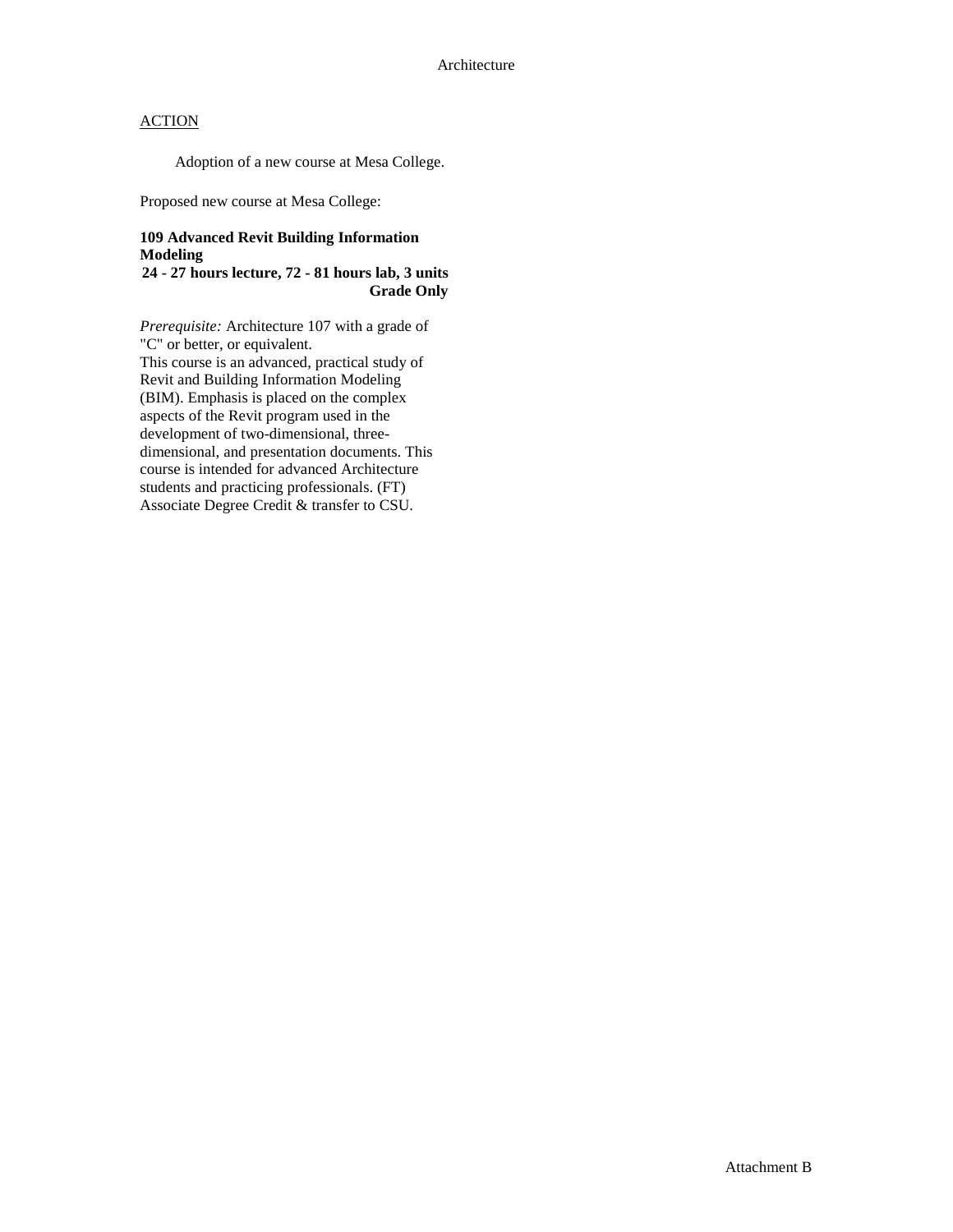Adoption of a course deactivation at Mesa College.

Proposed course deactivation at Mesa College:

### **296 Individualized Instruction in Chicano Studies**

**24 - 108 hours other, 0.5-2 units Pass/No Pass**

*Limitation on Enrollment:* Concurrent enrollment in an approved course of the same discipline is required. The instructor of the related course will supply Add Code to the student, which permits registration in the course. This course provides supplemental instruction to reinforce achievement of the learning objectives of a course in the same discipline under the supervision of the instructor of the designated course. Learning activities may employ a variety of self-paced multimedia learning systems, language labs, print and electronic resources, laboratory, or field research arrangements, to assist student in reaching specific learning objectives. This open entry/open exit course is offered concurrently with designated courses. (FT) Associate Degree Credit & transfer to CSU.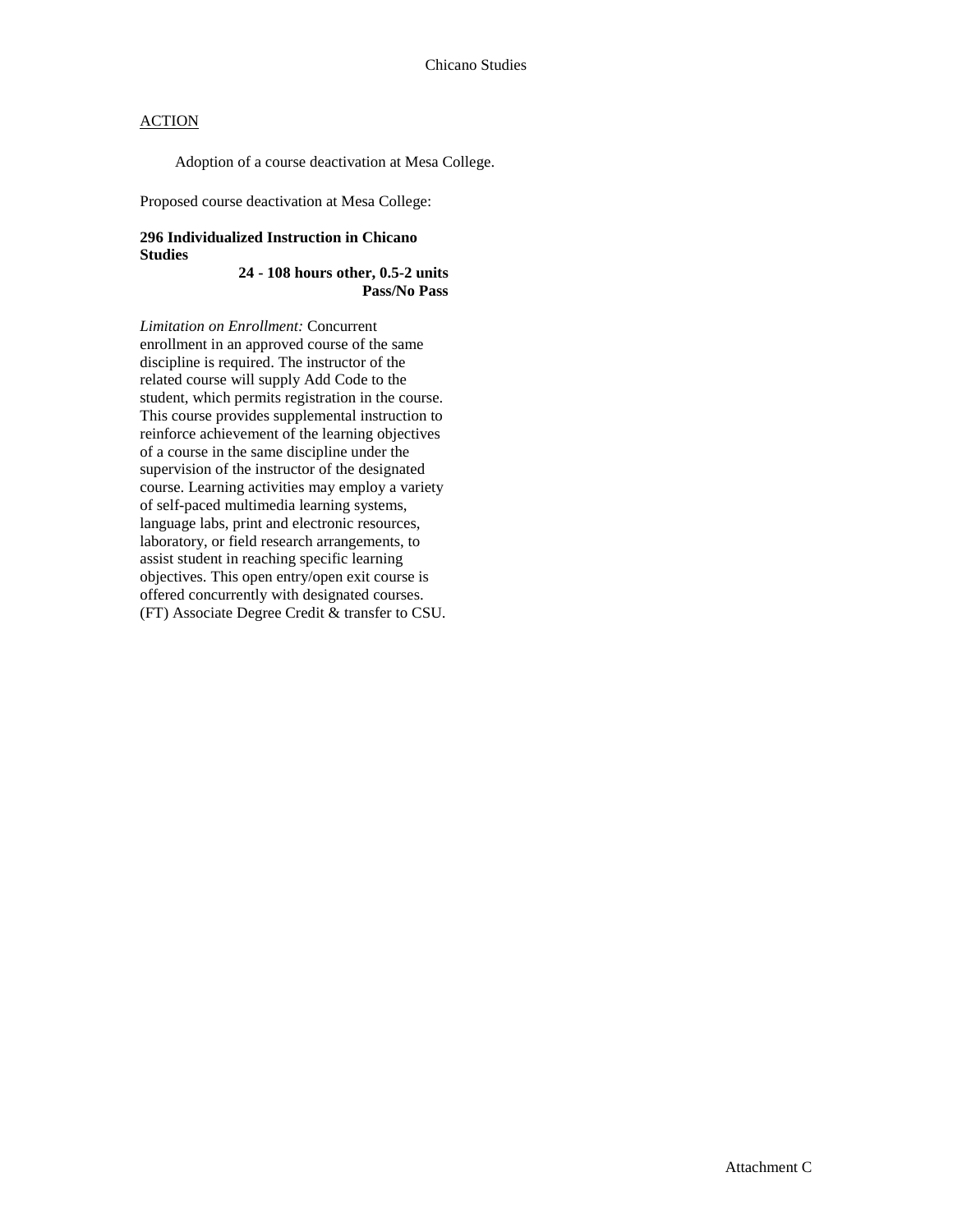Adoption of a course deactivation at City College.

Proposed course deactivation at City College:

### **287 Fitness Specialist Internship 16 - 18 hours lecture, 96 - 108 hours lab, 2 units Grade Only**

*Prerequisite:* Exercise Science 280, Exercise Science 281 and Exercise Science 283, each with a grade of "C" or better, or equivalent. *Advisory:* English 47A or English 48 and English 49, each with a grade of "C" or better, or equivalent or Assessment Skill Levels R5 and W5.

*Limitation on Enrollment:* This course is not open to students with previous credit for Physical Education 287, Physical Education 288 or Exercise Science 288.

This course is designed to provide students in the Fitness Specialist Certificate Program with practical experience in the field of exercise and fitness. Emphasis is placed on participant screening, evaluation, and exercise program design, self marketing, fitness specialist/client relationships and professional responsibility in a fitness setting. (FT) Associate Degree Credit & transfer to CSU.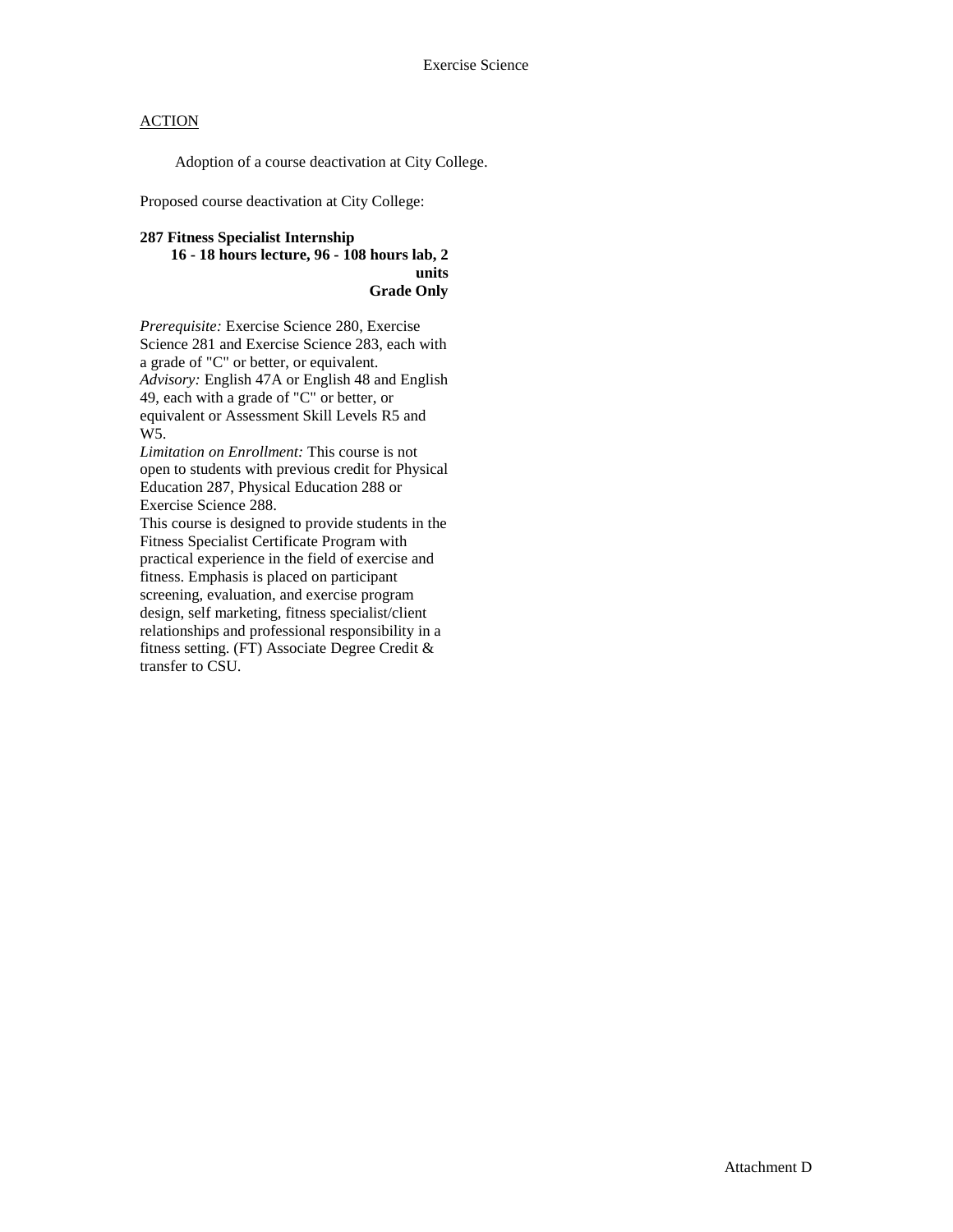Adoption of a program revision at Miramar College.

Proposed program revisions at Miramar College:

## **Certificate of Achievement Accountancy**

| <b>Courses Required for the Major:</b>      | <b>Units</b> |
|---------------------------------------------|--------------|
| ACCT 116A Financial Accounting4             |              |
| ACCT 116B Managerial Accounting4            |              |
| ACCT 120 Federal Income Tax 3               |              |
| ACCT 121 California Income Tax 1            |              |
| ACCT 150 Computer Accounting Applications.3 |              |
| ACCT 201A Intermediate Accounting I3        |              |
| ACCT 201B Intermediate Accounting II 3      |              |
| CISC 181 Principles of Information Systems4 |              |

**Total Units = 24 22**

## **Associate in of Science Degree Accountancy**

| <b>Courses Required for the Major:</b>      | <b>Units</b> |
|---------------------------------------------|--------------|
| ACCT 116A Financial Accounting 4            |              |
| ACCT 116B Managerial Accounting4            |              |
| ACCT 120 Federal Income Tax 3               |              |
| ACCT 121 California Income Tax 1            |              |
| ACCT 150 Computer Accounting Applications.3 |              |
| ACCT 201A Intermediate Accounting I3        |              |
| ACCT 201B Intermediate Accounting II 3      |              |
| BUSE 100 Introduction to Business3          |              |
| BUSE 119 Business Communications3           |              |
| BUSE 140 Business Law and the Legal         |              |
|                                             |              |
| CISC 181 Principles of Information Systems4 |              |
| ECON 120 Principles of Macroeconomics3      |              |
| ECON 121 Principles of Microeconomics 3     |              |
|                                             |              |

**Total Units = 39-37**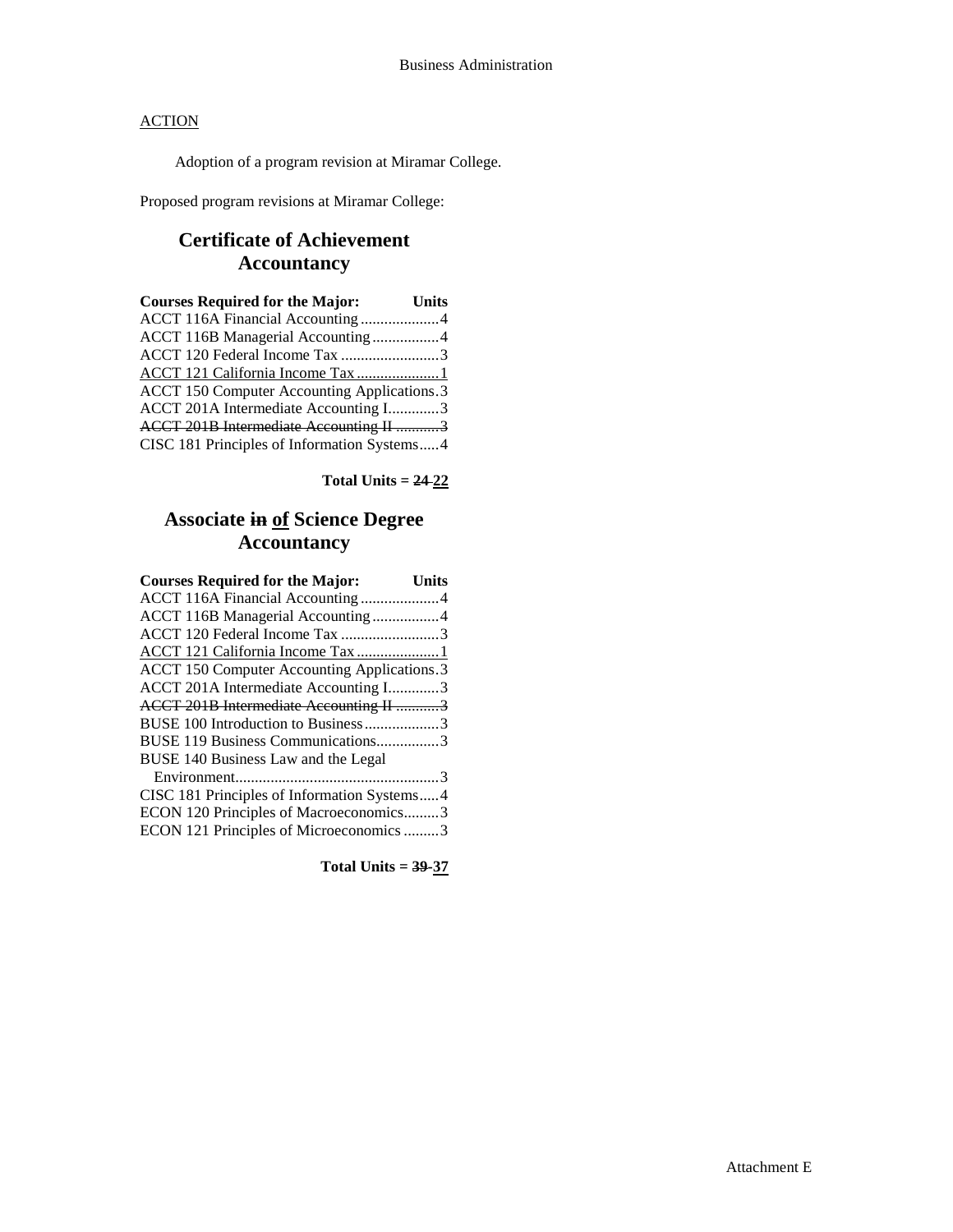Adoption of a program deactivation at Miramar College.

Proposed program deactivations at Miramar College:

## **Certificate of Achievement Microcomputer Applications**

| <b>Courses Required for the Major:</b> Units     |
|--------------------------------------------------|
| CBTE 114 Introduction to Microsoft Windows .1    |
| CBTE 120 Beginning Microsoft Word2               |
| CBTE 122 Intermediate Microsoft Word3            |
|                                                  |
| <b>CBTE 128 Comprehensive Presentations with</b> |
|                                                  |
|                                                  |
| CBTE 152 Beginning Microsoft Access 2            |
| <b>CBTE 153 Database Development with</b>        |
|                                                  |
| <b>CBTE 167 Webpage Creation Using Microsoft</b> |
|                                                  |
|                                                  |
| CBTE 205 Records Management3                     |
| BUSE 101 Business Mathematics 3                  |
| BUSE 119 Business Communications3                |

**Total Units = 32**

# **Associate of Science Degree Microcomputer Applications**

| <b>Courses Required for the Major: Units</b>     |  |
|--------------------------------------------------|--|
| CBTE 114 Introduction to Microsoft Windows.1     |  |
| CBTE 120 Beginning Microsoft Word2               |  |
| CBTE 122 Intermediate Microsoft Word3            |  |
|                                                  |  |
| <b>CBTE 128 Comprehensive Presentations with</b> |  |
|                                                  |  |
|                                                  |  |
| CBTE 152 Beginning Microsoft Access 2            |  |
| <b>CBTE 153 Database Development with</b>        |  |
|                                                  |  |
| <b>CBTE 167 Webpage Creation Using Microsoft</b> |  |
|                                                  |  |
|                                                  |  |
| CBTE 205 Records Management3                     |  |
| BUSE 101 Business Mathematics 3                  |  |
| BUSE 119 Business Communications3                |  |

**Total Units = 32**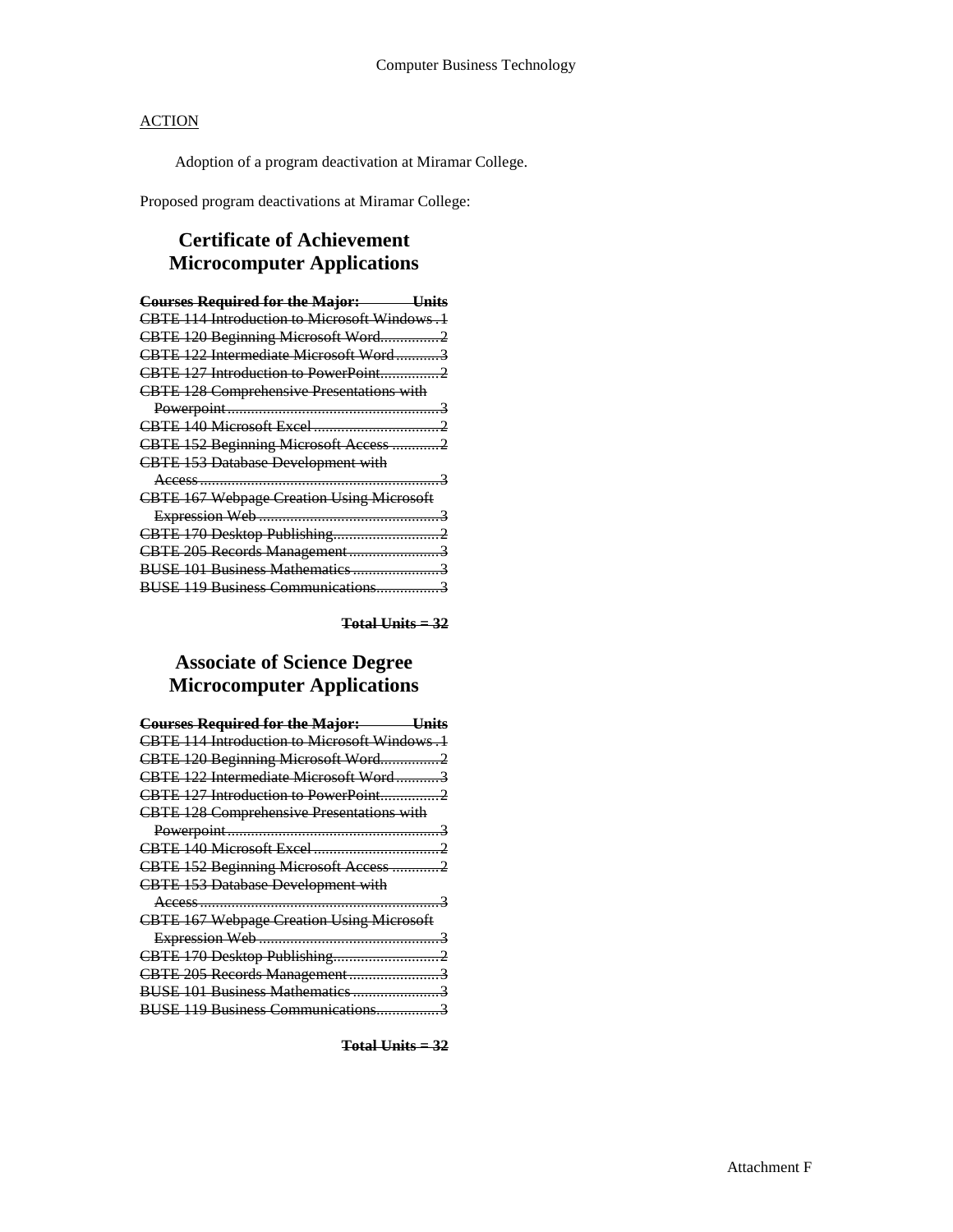Adoption of a program revision at Mesa College.

Proposed program revisions at Mesa College:

## **Certificate of Achievement Nutrition and Fitness**

| <b>Courses Required for the Major:</b>             | Units |
|----------------------------------------------------|-------|
| BIOL 160 Elements of Human Anatomy and             |       |
|                                                    |       |
| EXSC 125A Aerobic Dance I or                       |       |
| EXSC 125B Aerobic Dance II0.5-1                    |       |
| <b>EXSC 126A Cardio Conditioning I or</b>          |       |
| <b>EXSC 126B Cardio Conditioning II or</b>         |       |
| EXSC 126C Cardio Conditioning III 0.5-1            |       |
| <b>EXSC 139A Weight Training I or</b>              |       |
| <b>EXSC 139B Weight Training II or</b>             |       |
| EXSC 139C Weight Training III0.5-1                 |       |
| <b>EXSC 242B Care and Prevention of Injuries 3</b> |       |
| PHYE 103W Aerobic Dance Lor                        |       |
| PHYE 103X Aerobic Dance II or                      |       |
| PHYE 103Y Aerobic Dance III or                     |       |
|                                                    |       |
| PHYE 123W Cardio Conditioning I or                 |       |
| PHYE 123X Cardio Conditioning II or                |       |
| PHYE 123Y Cardio Conditioning III or               |       |
| PHYE 123Z Cardio Conditioning IV 0.5 1             |       |
| PHYE 166W Weight Training I or                     |       |
| PHYE 166X Weight Training II or                    |       |
| PHYE 166Y Weight Training III or                   |       |
| PHYE 166Z Weight Training IV0.5 1                  |       |
| PHYE 242B Care and Prevention of Injuries3         |       |
|                                                    |       |
| NUTR 160 Foods for Healthy Lifestyles3             |       |
| NUTR 170 Nutrition and Fitness3                    |       |
| NUTR 270 Work Experience 1-4                       |       |

**Total Units = 18.5-23**

## **Associate in of Arts Nutrition and Fitness**

| <b>Courses Required for the Major:</b><br><b>Units</b> |
|--------------------------------------------------------|
| BIOL 160 Elements of Human Anatomy and                 |
|                                                        |
| EXSC 125A Aerobic Dance I or                           |
| EXSC 125B Aerobic Dance II 0.5-1                       |
| EXSC 126A Cardio Conditioning I or                     |
| EXSC 126B Cardio Conditioning II0.5-1                  |
| <b>EXSC 139A Weight Training I or</b>                  |
| EXSC 139B Weight Training II 0.5-1                     |
| EXSC 242B Care and Prevention of Injuries  3           |
| PHYE 103W Aerobic Dance Lor                            |
| PHYE 103X Aerobic Dance II or                          |
| PHYE 103Y Aerobic Dance III or                         |
|                                                        |
| PHYE 123W Cardio Conditioning I or                     |
| PHYE 123X Cardio Conditioning II or                    |
| PHYE 123Y Cardio Conditioning III or                   |
| PHYE 123Z Cardio Conditioning IV 0.5-1                 |
| PHYE 166W Weight Training I or                         |
| PHYE 166X Weight Training II or                        |
| PHYE 166Y Weight Training III or                       |
| PHYE 166Z Weight Training IV 0.5 1                     |
| PHYE 242B Care and Prevention of Injuries3             |
|                                                        |
| NUTR 160 Foods for Healthy Lifestyles 3                |
| NUTR 170 Nutrition and Fitness 3                       |
| NUTR 270 Work Experience 1-4                           |
|                                                        |
|                                                        |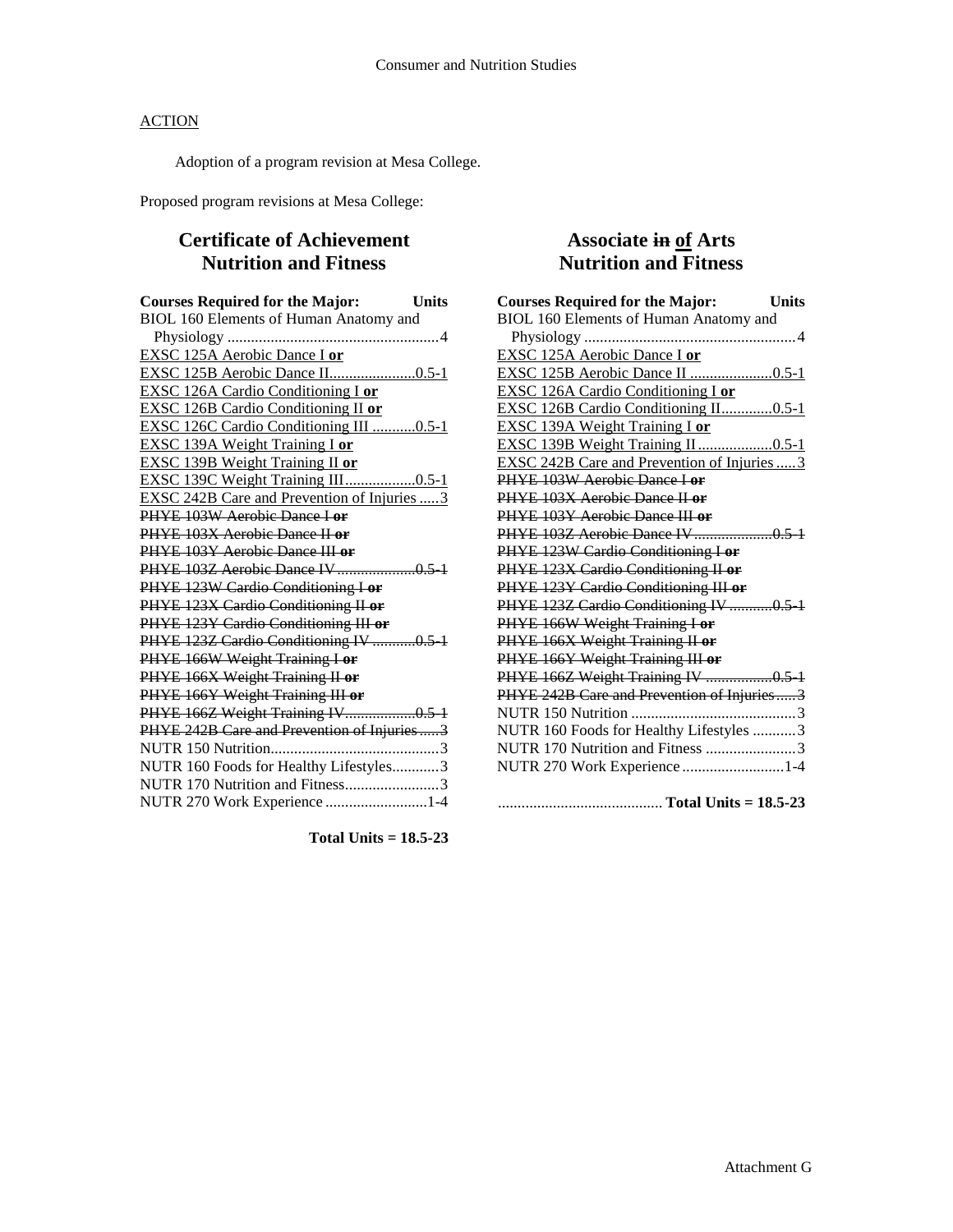Adoption of a program revision at City College.

Proposed program revisions at City College:

# **Certificate of Achievement Fitness Specialist**

| <b>Courses Required for the Major:</b><br>Units    |
|----------------------------------------------------|
| <b>EXSC 242B Care and Prevention of Injuries 3</b> |
| <b>EXSC 270 Fitness Specialist Work</b>            |
|                                                    |
| EXSC 280 Applied Exercise Physiology 2             |
|                                                    |
| <b>EXSC 282 Techniques of Weight Training2</b>     |
| EXSC 283 Exercise and Fitness Assessment 2         |
| <b>EXSC 284 Fitness and Sports Nutrition 2</b>     |
| <b>EXSC 285 Exercise for Special Populations2</b>  |
| <b>EXSC 286 Techniques of Exercise Leadership2</b> |
| <b>EXSC 288 Fitness Specialist Internship</b>      |
|                                                    |
| PHYE 242B Care and Prevention of Injuries3         |
| PHYE 280 Applied Exercise Physiology 2             |
|                                                    |
| PHYE 282 Techniques of Weight Training2            |
| PHYE 283 Exercise and Fitness Assessment2          |
| PHYE 284 Fitness and Sports Nutrition2             |
| PHYE 285 Exercise for Special Populations2         |
| PHYE 286 Techniques of Exercise Leadership2        |
| PHYE 287 Fitness Specialist Internship2            |

**Total Units = 19-22**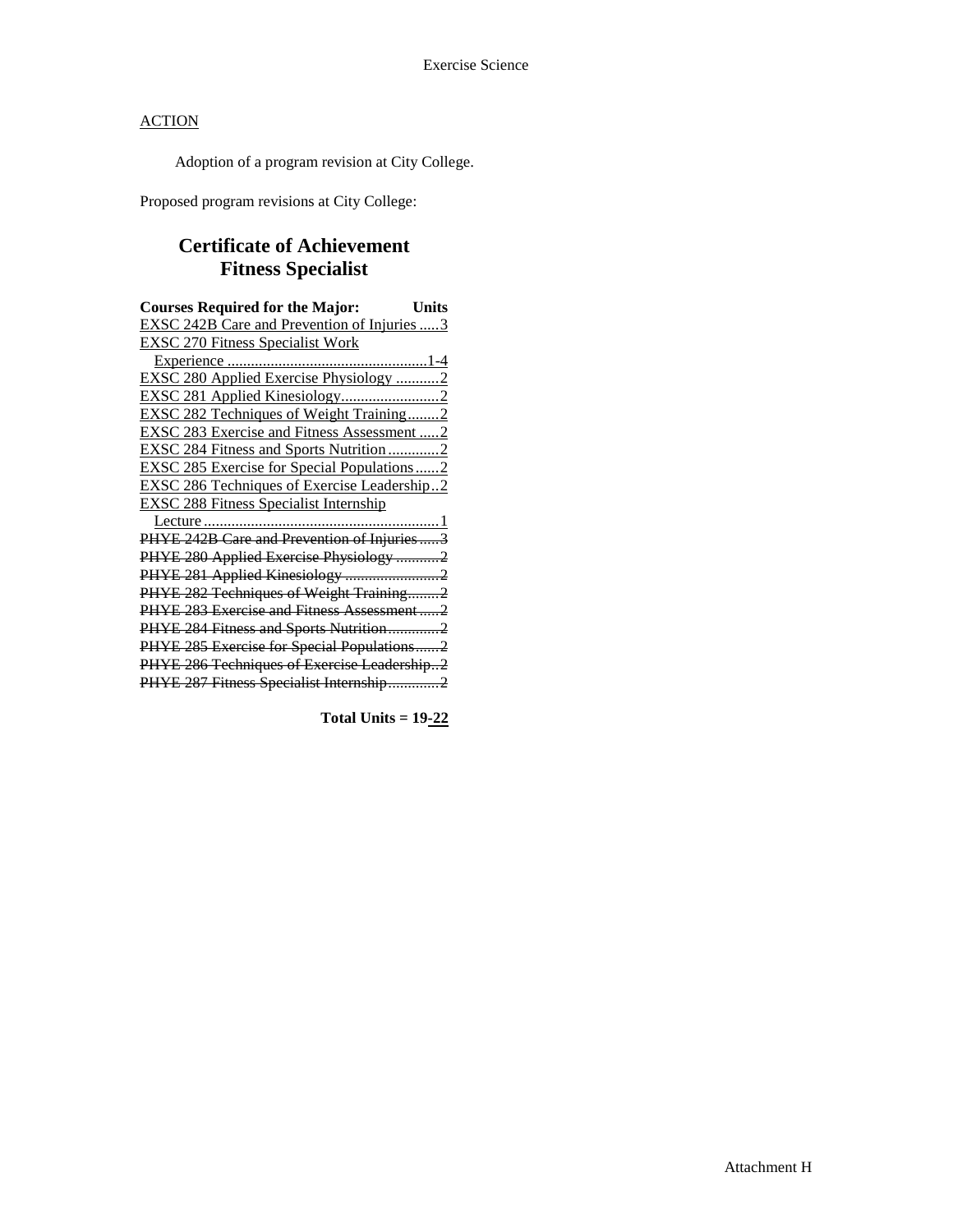Adoption of a program revision at Mesa College.

Proposed program revisions at Mesa College:

# **Certificate of Achievement Fitness Specialist**

| <b>Courses Required for the Major:</b><br><b>Units</b> |
|--------------------------------------------------------|
| <b>EXSC 242B Care and Prevention of Injuries  3</b>    |
| <b>EXSC 270 Fitness Specialist Work</b>                |
|                                                        |
| EXSC 280 Applied Exercise Physiology 2                 |
|                                                        |
| <b>EXSC 282 Techniques of Weight Training2</b>         |
| <b>EXSC 283 Exercise and Fitness Assessment  2</b>     |
| <b>EXSC 284 Fitness and Sports Nutrition2</b>          |
| <b>EXSC 285 Exercise for Special Populations2</b>      |
| <b>EXSC 286 Techniques of Exercise Leadership2</b>     |
| <b>EXSC 288 Fitness Specialist Internship</b>          |
|                                                        |
| PHYE 242B Care and Prevention of Injuries  3           |
| PHYE 270 Fitness Specialist Work                       |
|                                                        |
| PHYE 280 Applied Exercise Physiology 2                 |
| PHYE 281 Applied Kinesiology 2                         |
| PHYE 282 Techniques of Weight Training2                |
| PHYE 283 Exercise and Fitness Assessment2              |
| PHYE 284 Fitness and Sports Nutrition2                 |
| PHYE 285 Exercise for Special Populations2             |
| PHYE 286 Techniques of Exercise Leadership2            |
| PHYE 288 Fitness Specialist Internship                 |
|                                                        |

**Total Units = 19-20 19-22**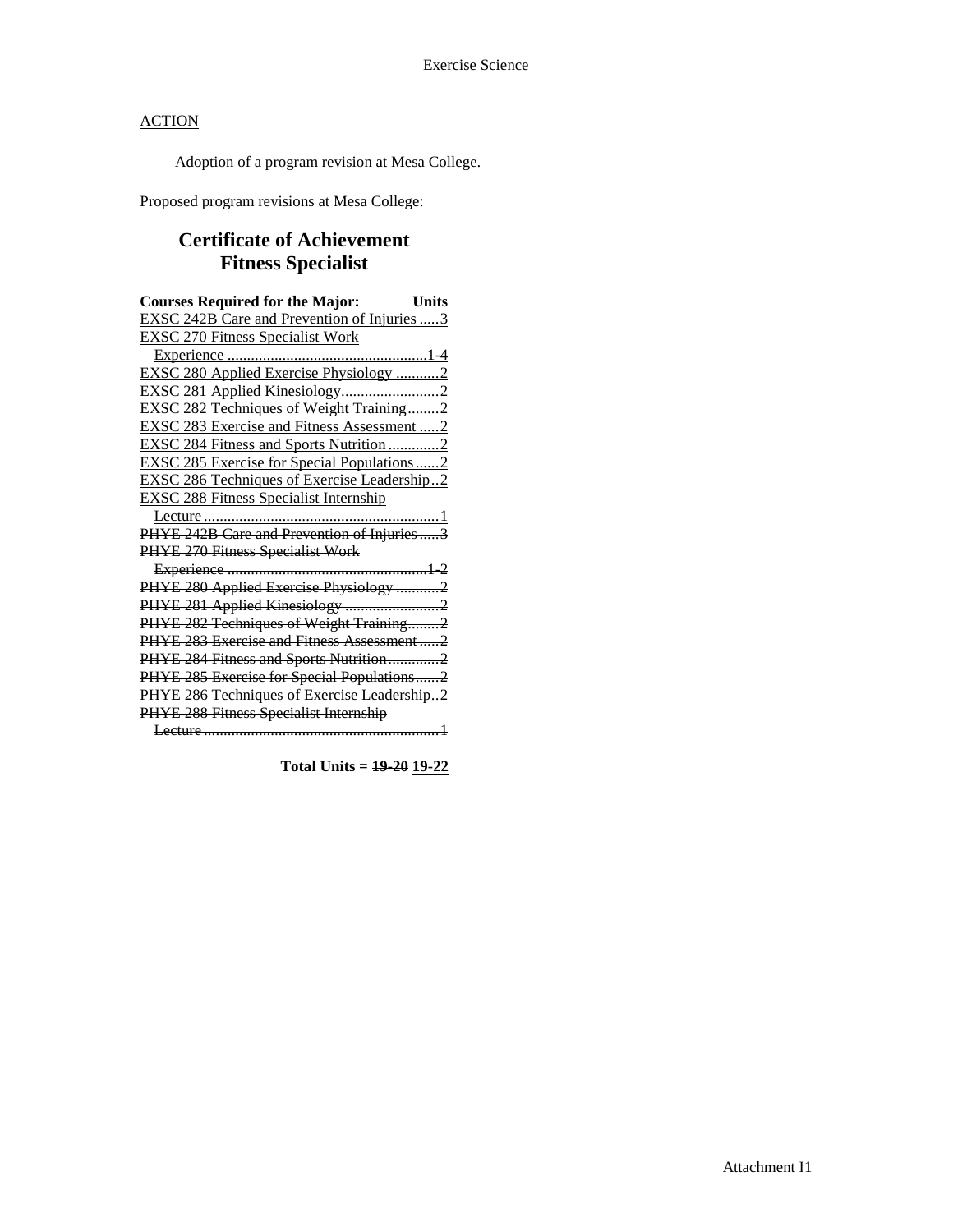### **Associate in Arts for Transfer Kinesiology for Transfer**

| <b>Courses Required for the Major:</b>        | <b>Units</b> |
|-----------------------------------------------|--------------|
|                                               |              |
|                                               |              |
| <b>EXSC 241B Introduction to Kinesiology3</b> |              |
| PHYE 241B Introduction to Kinesiology3        |              |

#### **Select a maximum of 1 course from any 3 of the following areas for a minimum of 3 units:**

| the following areas for a minimum of $\sigma$ units. |       |
|------------------------------------------------------|-------|
| <b>Aquatics:</b>                                     | Units |
|                                                      |       |
|                                                      |       |
|                                                      |       |
|                                                      |       |
|                                                      |       |
|                                                      |       |
|                                                      |       |
|                                                      |       |
|                                                      |       |

| <b>Team Sports:</b>                   | Units |
|---------------------------------------|-------|
| EXSC 158A Basketball I                |       |
|                                       |       |
|                                       |       |
|                                       |       |
|                                       |       |
|                                       |       |
|                                       |       |
|                                       |       |
|                                       |       |
|                                       |       |
|                                       |       |
|                                       |       |
| EXSC 182A Vollevball                  |       |
|                                       |       |
|                                       |       |
|                                       |       |
| <b>PHYE</b>                           |       |
| 49W Soccer L.                         |       |
|                                       |       |
| <u> HVE 149V Soccer III —————————</u> |       |
|                                       |       |
|                                       |       |
|                                       |       |
|                                       |       |

| <b>Individual Sports:</b> | <b>Units</b> |
|---------------------------|--------------|
|                           |              |
|                           |              |
|                           |              |
|                           |              |
|                           |              |
|                           |              |
|                           |              |

| EXSC 168D Men's Gymnastics IV 1                            |
|------------------------------------------------------------|
| EXSC 170A Women's Gymnastics I1                            |
| EXSC 170B Women's Gymnastics II1                           |
| EXSC 170C Women's Gymnastics III 1                         |
| EXSC 170D Women's Gymnastics IV 1                          |
|                                                            |
|                                                            |
|                                                            |
|                                                            |
|                                                            |
|                                                            |
|                                                            |
|                                                            |
|                                                            |
|                                                            |
| PHYE 171 Men's Gymnastics 1                                |
| PHYE 172 Women's Gymnastics1                               |
|                                                            |
| <b>Units</b><br><b>Fitness:</b>                            |
|                                                            |
|                                                            |
|                                                            |
|                                                            |
|                                                            |
|                                                            |
| EXSC 135B Individual Conditioning $II -$                   |
|                                                            |
|                                                            |
| EXSC 135C Individual Conditioning III -                    |
|                                                            |
| <b>EXSC</b> 135D Individual Conditioning $\overline{IV}$ – |
| <u></u> 1<br>Advanced                                      |
|                                                            |
|                                                            |
|                                                            |
|                                                            |
| EXSC 145A Yoga I-Fundamentals of Yoga 1                    |
| EXSC 145B Yoga II-Beginning Yoga 1                         |
| EXSC 145C Yoga III-Intermediate1                           |
| EXSC 145D Yoga IV - Advanced Level1                        |
| PHYE 103W Aerobic Dance I  1                               |
| PHYE 103X Aerobic Dance II  1                              |
| PHYE 103Y Aerobic Dance III1                               |
| PHYE 103Z Aerobic Dance IV 1                               |
| PHYE 132W Individual Conditioning I-                       |
|                                                            |
| PHYE 132X Individual Conditioning II-                      |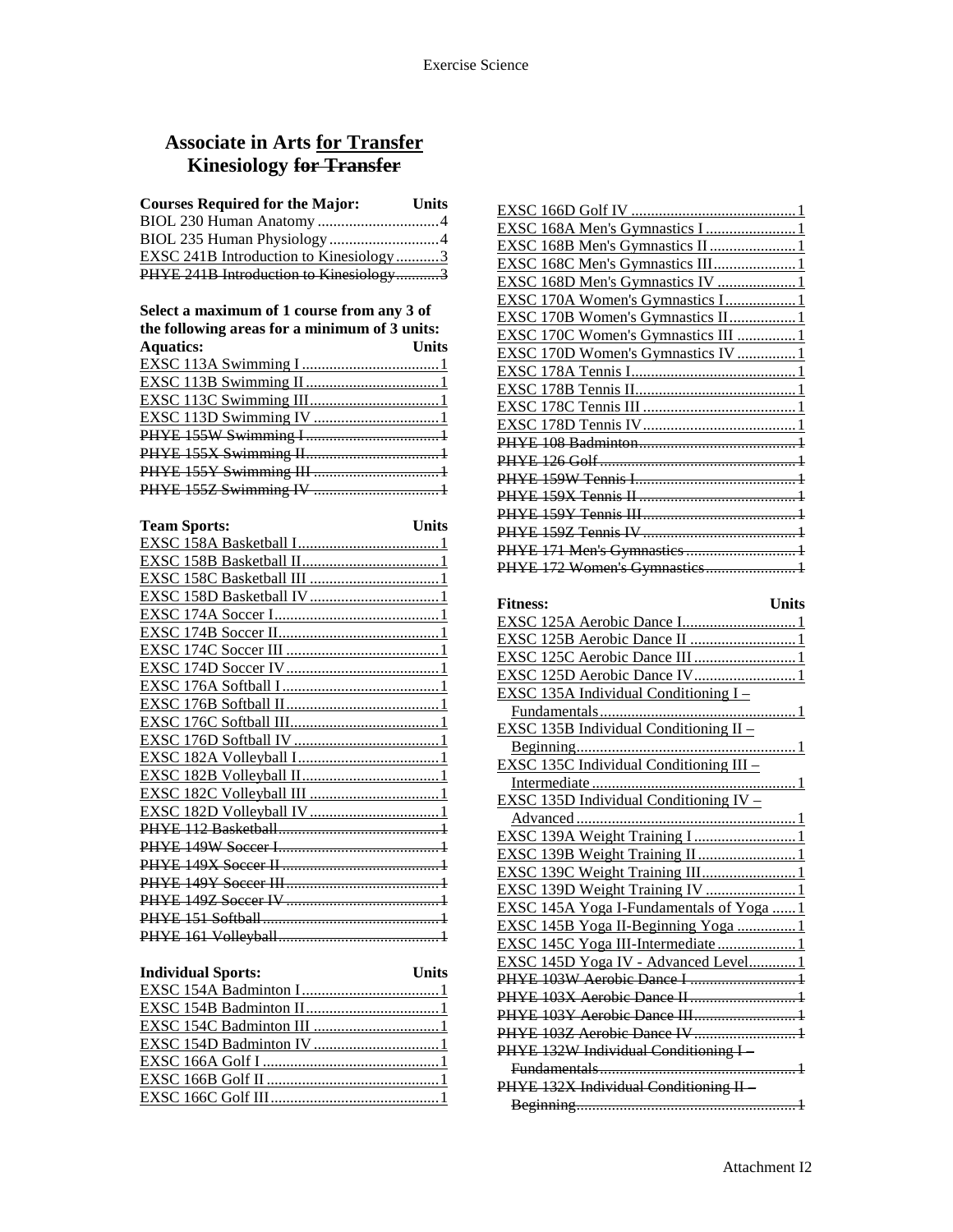PHYE 132Y Individual Conditioning III –

| PHYE 132Z Individual Conditioning IV |  |
|--------------------------------------|--|
|                                      |  |
| PHYE 166W Weight Training I1         |  |
| PHYE 166X Weight Training II1        |  |
| PHYE 166Y Weight Training III 1      |  |
| PHYE 166Z Weight Training IV1        |  |
|                                      |  |
|                                      |  |

# **Dance Units**

| Category A: Select two of the following    |              |
|--------------------------------------------|--------------|
| courses (minimum 6 units):                 | <b>Units</b> |
| <b>BIOL 200 Biological Statistics or</b>   |              |
| MATH 119 Elementary Statistics or          |              |
| PSYC 258 Behavioral Science Statistics3    |              |
| CHEM 200 General Chemistry I - Lecture and |              |
| CHEM 200L General Chemistry I -            |              |
|                                            |              |
| HEAL 131 Emergency Response (First         |              |
|                                            |              |
|                                            |              |

**Total Units = 20-24**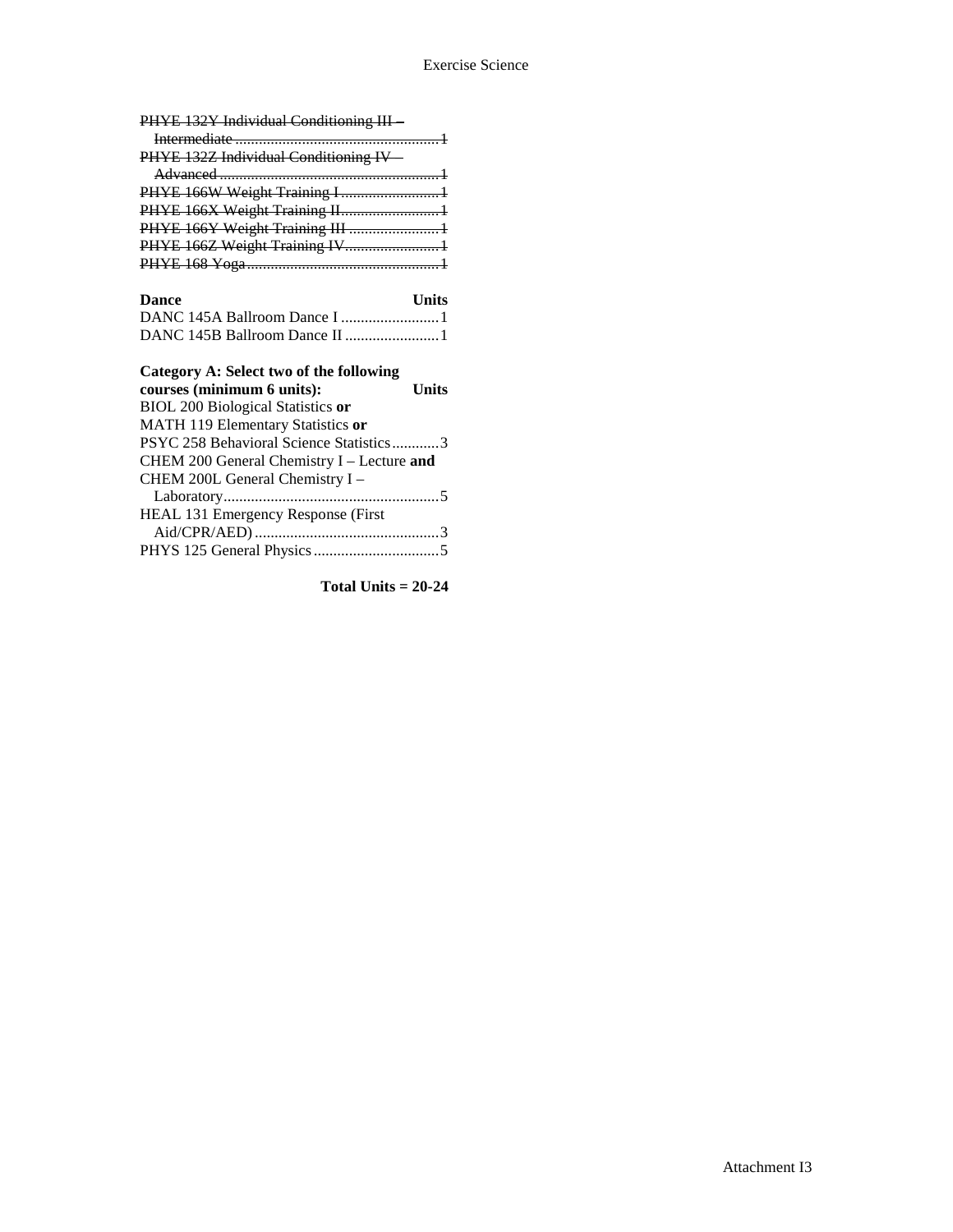Adoption of a program revision at Miramar College.

Proposed program revision at Miramar College:

# **Certificate of Achievement Fitness Specialist**

| <b>Courses Required for the Major:</b>        | <b>Units</b> |
|-----------------------------------------------|--------------|
| EXSC 242B Care and Prevention of Injuries or  |              |
| EXSC 289 Injury Care and Prevention for       |              |
|                                               |              |
| EXSC 280 Applied Exercise Physiology 2        |              |
|                                               |              |
| EXSC 282 Techniques of Weight Training2       |              |
| EXSC 283 Exercise and Fitness Assessment 2    |              |
| EXSC 284 Fitness and Sports Nutrition 2       |              |
| EXSC 285 Exercise for Special Populations 2   |              |
| EXSC 286 Techniques of Exercise Leadership2   |              |
| <b>EXSC 288 Fitness Specialist Internship</b> |              |
| Lecture and                                   |              |
| <b>EXSC 270 Fitness Specialist Work</b>       |              |
|                                               |              |
| PHYE 242B Care and Prevention of Injuries3    |              |
| PHYE 280 Applied Exercise Physiology 2        |              |
| PHYE 281 Applied Kinesiology 2                |              |
| PHYE 282 Techniques of Weight Training2       |              |
| PHYE 283 Exercise and Fitness Assessment2     |              |
| PHYE 284 Fitness and Sports Nutrition2        |              |
| PHYE 285 Exercise for Special Populations2    |              |
| PHYE 286 Techniques of Exercise Leadership2   |              |
| PHYE 287 Fitness Specialist Internship2       |              |

**Total Units = 19 18**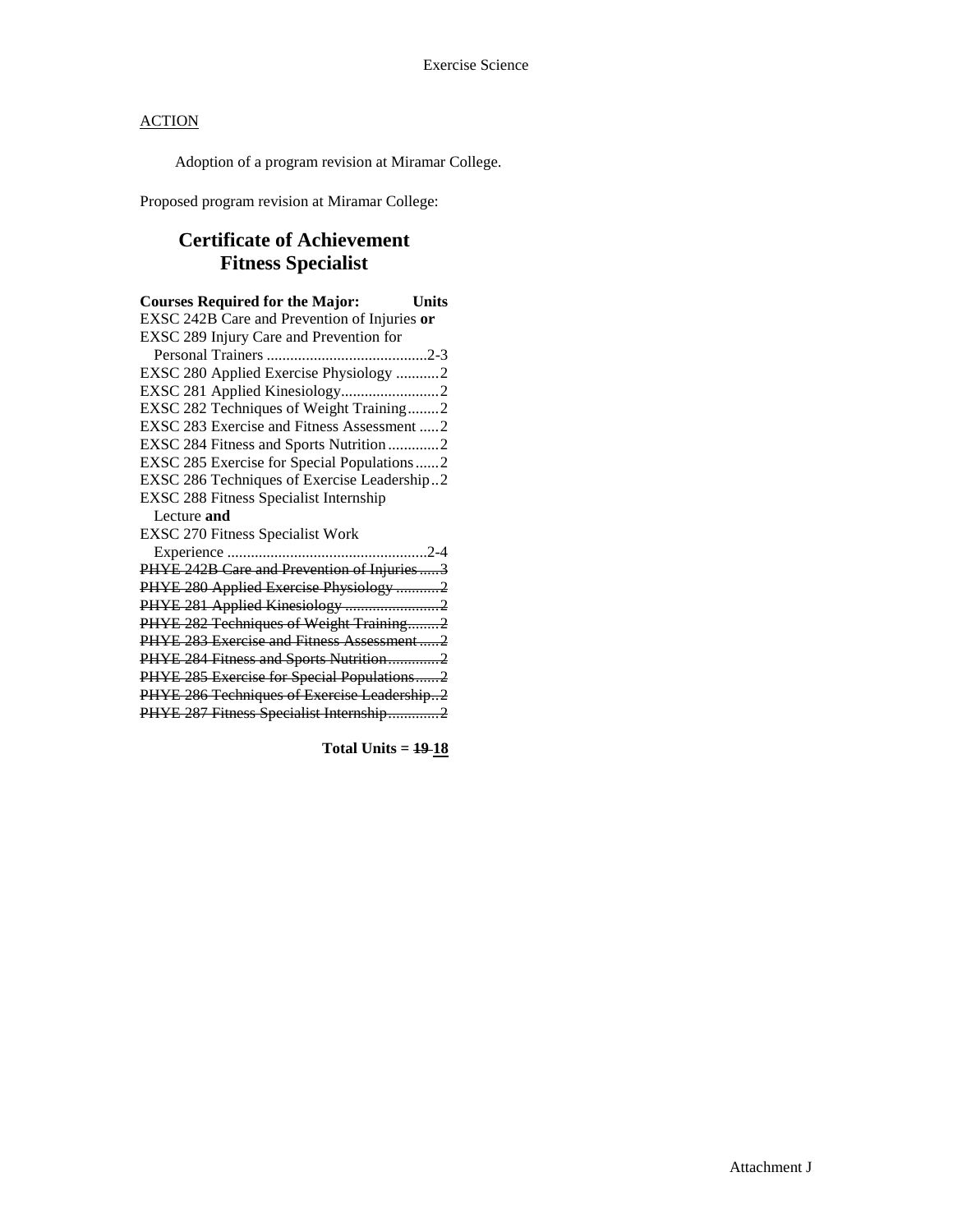Adoption of a program revision at Miramar College.

Proposed program revision at Miramar College:

# **Associate in of Science Occupational/Technical Studies**

| <b>Courses Required for the Major:</b><br>Select at least one course from the following |
|-----------------------------------------------------------------------------------------|
| <b>Units</b><br>occupational courses:                                                   |
|                                                                                         |
|                                                                                         |
|                                                                                         |
|                                                                                         |
| ADJU 101 Introduction to Administration of                                              |
| ADJU 101A Introduction to Administration of                                             |
|                                                                                         |
|                                                                                         |
| <b>ADJU 101B Introduction to Administration of</b>                                      |
| <b>ADJU 101C Introduction to Administration of</b>                                      |
|                                                                                         |
|                                                                                         |
|                                                                                         |
| ADJU 106 Diversity and Community                                                        |
|                                                                                         |
| ADJU 140 Patrol Procedures3                                                             |
|                                                                                         |
| ADJU 161 Juvenile Procedures3                                                           |
| ADJU 162 Criminal Investigation3                                                        |
|                                                                                         |
| ADJU 201 California Criminal Procedure 3                                                |
| ADJU 205 Leadership Theory and Practice 3                                               |
| ADJU 210 Rules of Evidence3                                                             |
| <b>BANK 102 Mortgage Brokerage and</b>                                                  |
|                                                                                         |
| BANK 104 Principles of Loan Processing5                                                 |
|                                                                                         |
| BANK 108 Principles of Loan Closing4                                                    |
| BUSE 101 Business Mathematics 3                                                         |
| BUSE 150 Human Relations in Business3                                                   |
| LEGL 100A Introduction to Paralegalism 1                                                |
|                                                                                         |
|                                                                                         |
| LEGL 110 Legal Writing & Communications  3                                              |
| LEGL 115 Civil Litigation - Procedures3                                                 |
|                                                                                         |
|                                                                                         |
| PERG 130 Career - Life Planning 3                                                       |
| REAL 101 Real Estate Principles3                                                        |
| REAL 105 Legal Aspects of Real Estate I 3                                               |
| REAL 110 Principles of Real Estate                                                      |
|                                                                                         |
| REAL 115 Real Estate Finance I3                                                         |
| REAL 120 Real Estate Practice3                                                          |

| REAL 125 Real Estate Economics3                |
|------------------------------------------------|
| REAL 140 Real Estate Appraisal II 3            |
|                                                |
| Select at least one course and the remainder   |
| of units needed to meet the minimum of 18      |
| from the following technical courses: Units    |
| AVIA 101 Private Pilot Ground School3          |
| AVIA 105 Introduction to Aviation and          |
|                                                |
| AVIA 125 Aviation and Airport Management3      |
| <b>AVIA 128 Group Dynamics for High Risk</b>   |
|                                                |
| AVIA 133 Human Factors in Aviation3            |
| AVIA 151 Helicopter Pilot Ground School 3      |
| AVIA 228 Group Dynamics II 3                   |
| <b>AVIM 101G General Aviation Technology</b>   |
|                                                |
| <b>AVIM 101H General Aviation Technology</b>   |
|                                                |
| <b>AVIM 102G General Aviation Maintenance</b>  |
|                                                |
| <b>AVIM 102H General Aviation Maintenance</b>  |
|                                                |
| AVIM 103B Aircraft Welding and Sheetmetal      |
|                                                |
| AVIM 103D Aircraft Landing Gear Systems3       |
| AVIM 104B Applied Aircraft Welding and         |
|                                                |
| AVIM 104D Applied Aircraft Landing Gear        |
|                                                |
| <b>AVIM 105A Aircraft Cabin Atmosphere</b>     |
|                                                |
| <b>AVIM 106A Aircraft Cabin Atmosphere</b>     |
|                                                |
| AVIM 109A Airframe Electrical Systems 3        |
| AVIM 109B Powerplant Ignition Systems2         |
| <b>AVIM 110A Applied Airframe Electrical</b>   |
| AVIM 107B Turbine Engines 3                    |
| AVIM 108B Applied Turbine Engines  1           |
| AVIM 109D Aircraft Fire Protection and Digital |
|                                                |
| AVIM 111C Reciprocating Engines I 3            |
| AVIM 111D Reciprocating Engines II3            |
| AVIM 112C Applied Reciprocating Engines I2     |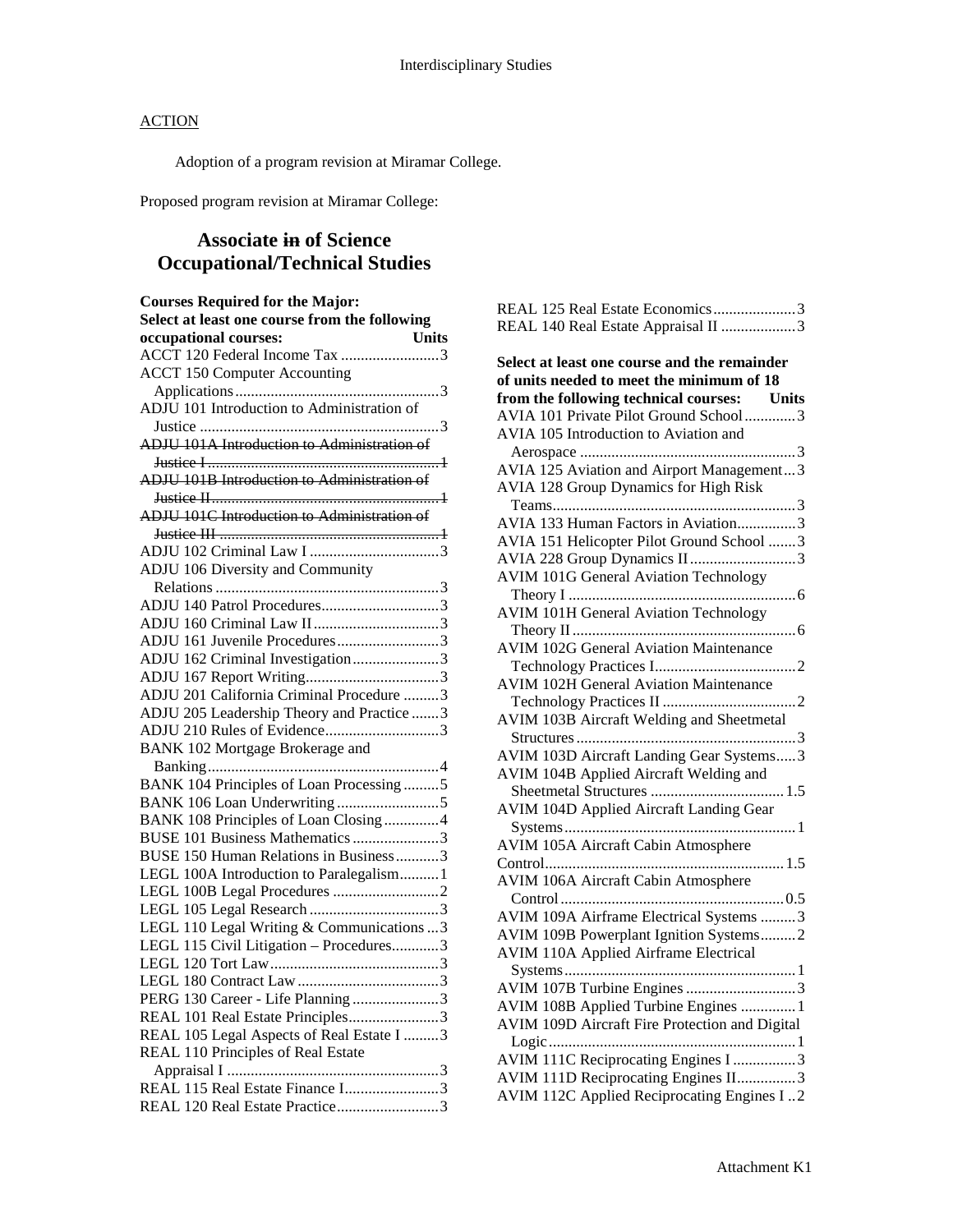| <b>AVIM 112D Applied Reciprocating</b>          |
|-------------------------------------------------|
|                                                 |
| AVIM 120 Basic D.C. Electronics Theory3         |
| AVIM 121A Applied Basic D.C. Electronics .1.5   |
| AVIM 249 Induction and Fuel Metering3           |
| BIOL 131 Introduction to Biotechnology4         |
| BIOL 132 Applied Biotechnology I 4              |
| BIOL 133 Applied Biotechnology II4              |
| BIOL 134 Introduction to the Biotechnology      |
|                                                 |
| <b>CBTE 114 Introduction to Microsoft</b>       |
|                                                 |
| CBTE 120 Beginning Microsoft Word2              |
| CBTE 122 Intermediate Microsoft Word3           |
| CBTE 127 Introduction to PowerPoint2            |
| CBTE 128 Comprehensive Presentations with       |
|                                                 |
|                                                 |
| CBTE 143 Intermediate Microsoft Excel 3         |
| CBTE 152 Beginning Microsoft Access 2           |
| CBTE 153 Database Development with              |
|                                                 |
|                                                 |
| CBTE 165 Webpage Creation with                  |
|                                                 |
| CBTE 167 Webpage Creation Using Microsoft       |
|                                                 |
|                                                 |
| DIES 100 Introduction to Diesel Technology  2   |
| DIES 121 Diesel Engines A or                    |
| DIES 122 Diesel Engines B or                    |
|                                                 |
| DIES 135 Applied Failure Analysis 3             |
| DIES 144 Electronics for Diesel Technology3     |
| DIES 160 Heavy Duty Manual Transmissions3       |
| DIES 170 Truck Drive Axles and                  |
|                                                 |
| <b>EMGM 105A Emergency Medical Technician -</b> |
|                                                 |
| <b>EMGM 106 Emergency Medical Technician -</b>  |
|                                                 |
| FIPT 150A Introduction to Fire Suppression and  |
| Maintenance Manipulative Tasks                  |
|                                                 |
| FIPT 101 Fire Protection Organization 3         |
| FIPT 102 Fire Prevention Technology 3           |
| FIPT 103 Fire Protection Equipment and          |
|                                                 |
| FIPT 104 Building Construction for Fire         |
|                                                 |
| FIPT 105 Fire Behavior and Combustion3          |
| FIPT 106 Truck Company Operations 3             |
| FIPT 107 Fire Fighting Tactics and Strategy 3   |
| FIPT 109 Fire Service Hydraulics 3              |
| FIPT 110 Wildland Fire Control 3                |

| FIPT 160 Introduction to Open Water         |
|---------------------------------------------|
|                                             |
| MLTT 201 Clinical Chemistry and Urinalysis4 |
| MLTT 202 Clinical Hematology and            |
|                                             |
| MLTT 203 Clinical Microbiology4             |

**Total Units = 18**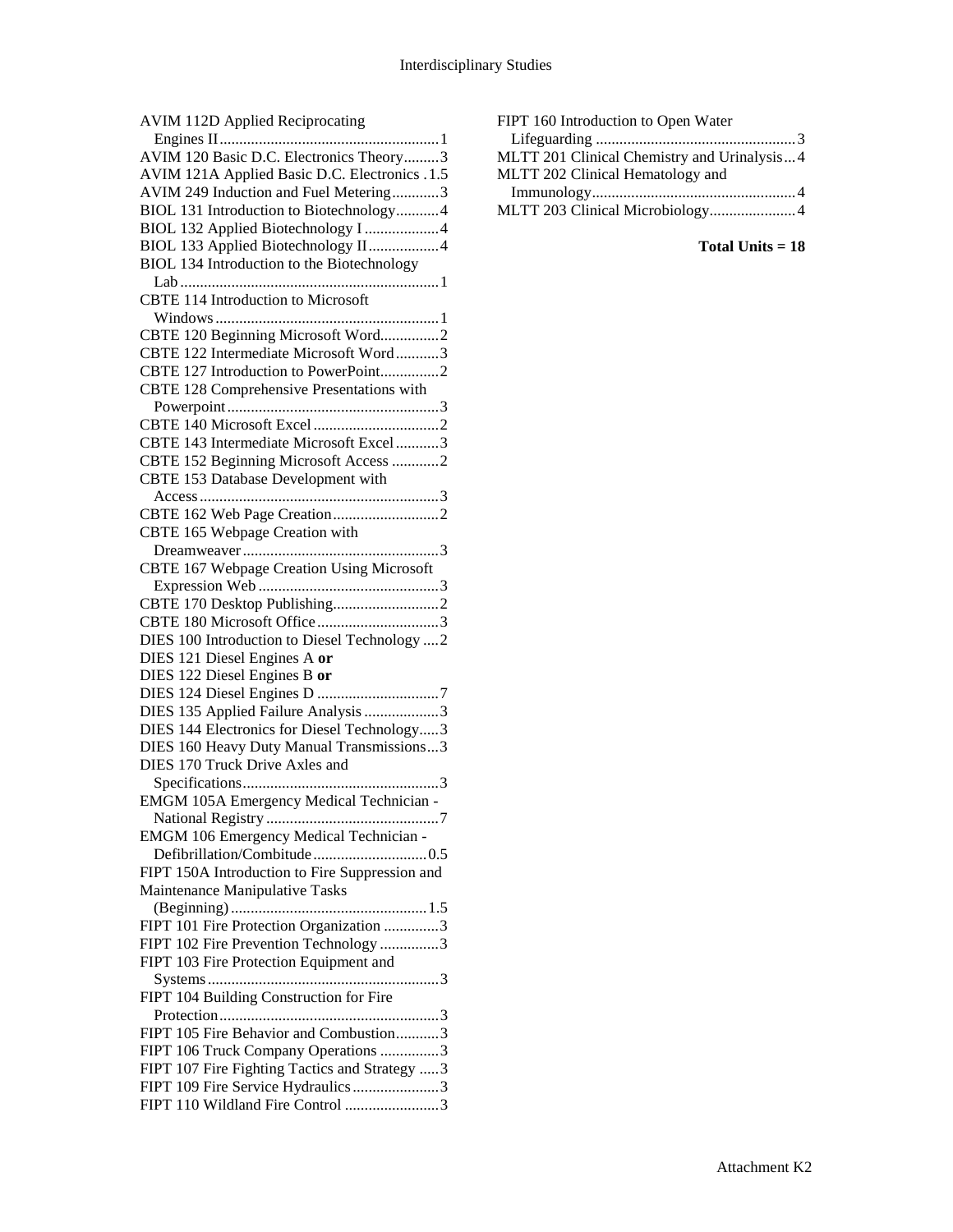Adoption of a program deactivation at City College.

Proposed program deactivation at City College:

## **Associate in Arts Physical Education**

**Courses Required for the Major: Units** PHYE 241B Introduction to Kinesiology **and** PHYE 166W Weight Training I **or** PHYE 166X Weight Training II **or** PHYE 166Y Weight Training III **or** PHYE 166Z Weight Training IV.............................4

*Select four units from Physical Education courses numbered 103 through 167(see catalog for course titles and descriptions).*

| <b>Complete the following additional courses</b> |  |
|--------------------------------------------------|--|
| required for the major:                          |  |
| <b>BIOL 107 General Biology-Lecture and</b>      |  |
|                                                  |  |
|                                                  |  |
| SOCO 101 Principles of Sociology                 |  |